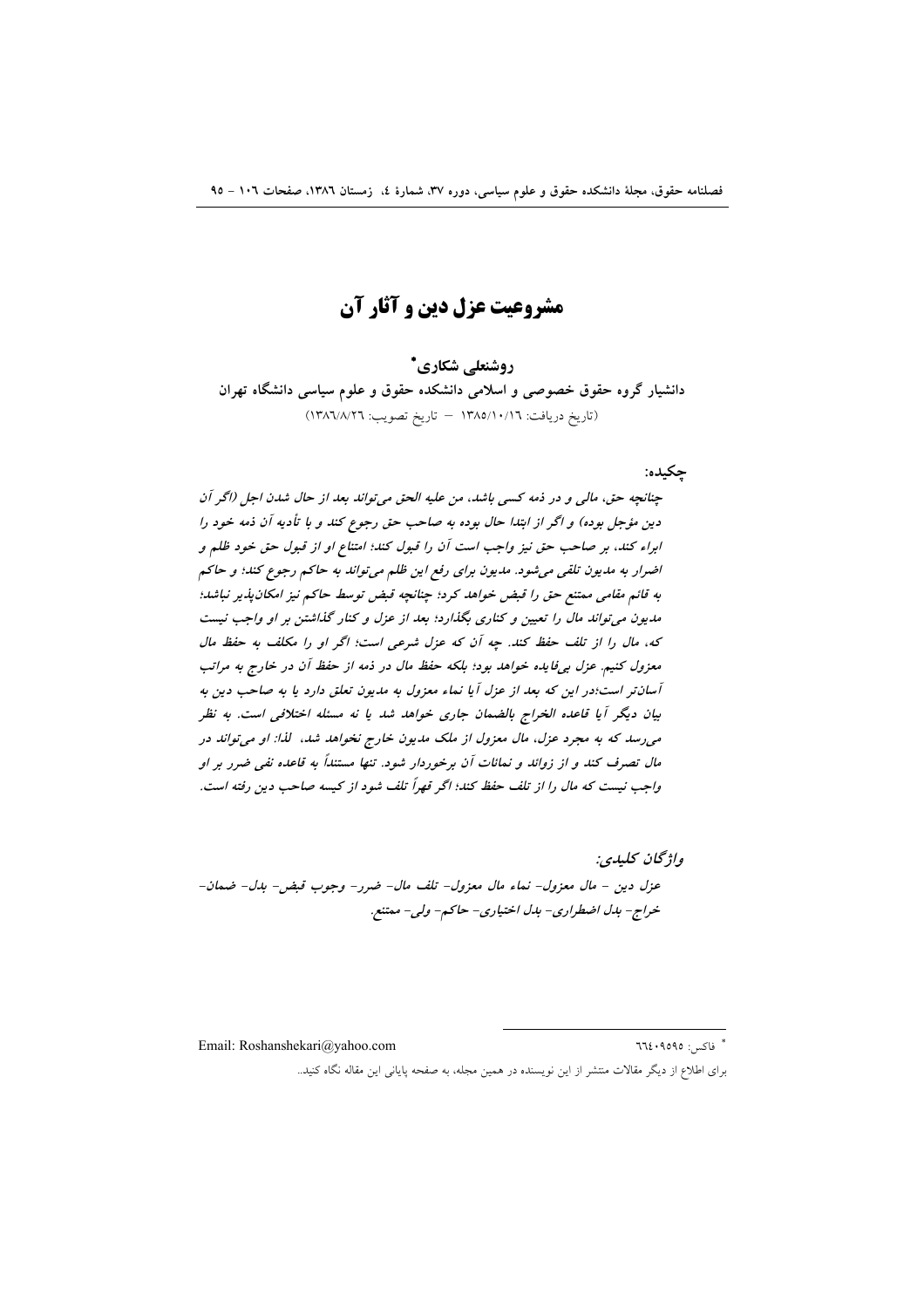#### مقدمه:

در عقدهای معاوضی مثل بیع ممکن است یکی از عوضین و یا هر دو کلی باشند همین طور در عقدهای شبه معاوضی مثل نکاح در بسیاری از موارد می بینیم مهر کلی است نه جزئی و از طرفی در عقودی که طبعاً منجز هستند به مجرد وقوع، مال از ملک مالک اول خارج و داخل در ملک مالک جدید میشود؛ در بند ۱ ماده ۳۹۲ قانون مدنی و در عبارات فقها می خوانیم «که به مجرد وقوع عقد بیع مشتری مالک مبیع و بایع مالک ثمن می شود».

همین طور در عقد نکاح به مجرد وقوع عقد نکاح زوجه مالک تمام مهر می شود و می تواند هر تصرفي كه بخواهد در آن بنمايد (ماده ١٠٨٢ قانون مدني)؛ اطلاق اين عقدها اقتضا دارد كه عوض يا عوضين حال باشد؛ چنانچه مالک جديد مال خود را مطالبه کند بر مالک اول واجب است فردی از افراد کلی را تعیین و به صاحب آن بدهد؛ بنابراین اگر میگوییم بیع نقد است مقصودمان این است که مشتری حق ندارد در صورت مطالبه بایع تأدیه ثمن را به تأخیر اندازد و بالعکس بایع هم حق ندارد تأدیه مبیع را به تأخیر اندازد و در عقد نکاح نیز اگر زوجه تقاضای مهرش را داشته باشد زوج حق امتناع ندارد؛ همین طور اگر دین مؤجل باشد که اجل آن حال شده باشد در صورت مطالبه صاحب حق مديون حق امتناع از تأديه را نخواهد داشت؛

اما اگر فرض مساله عکس شود یعنی مدیون بخواهد دین خود را تأدیه کند اما صاحب حق از قبض آن با وجود حال شدن اجل امتناع كند؛ آيا اين امتناع ظلم است؟ آيا اين امتناع اضرار به مدیون تلقی میشود؟ برای دفع این ظلم چه راهکاری وجود دارد؟ در این مقاله به این راه کار خصوصاً مشروعیت عزل و آثار آن یرداخته خواهد شد.

## ۱. اقسام معاملات به اعتبار اجل

به اعتبار اجل یعنی با توجه به شرط تقدیم یا تأخیر عوضین یا یکی از آن دو و عدم آن می توان معاملات را به ٤ قسم تقسیم کرد زیرا گاهی عوضین هر دو حاضر و گاهی معوض حاضر اما عوض أن مؤجل است و گاهي به عكس عوض حاضر و معوض مؤجل و گاهي هر دو مؤجل هستند.

مثلاً عقد بيع را مي توان به بيع نقد و نسيه و سلف و كالي بكالي تقسيم كرد؛

#### الف. حاضر بودن عوضين: (نقد)

در بیع گاهی عوضین هر دو حاضر هستند که به اَن نقد هم گفته میشود، از اَداب بیع اَن است كه نقد باشد زيرا با توجه به آيه دين أنجا كه فرمود: «الا ان تكون تجارة حاضرة تديرونها بینکم فلیس علیکم جناح الا تکتبوها» (سوره بقره، آیه ۲۸۲) یعنی اگر معاملهای کردید که مشتمل بر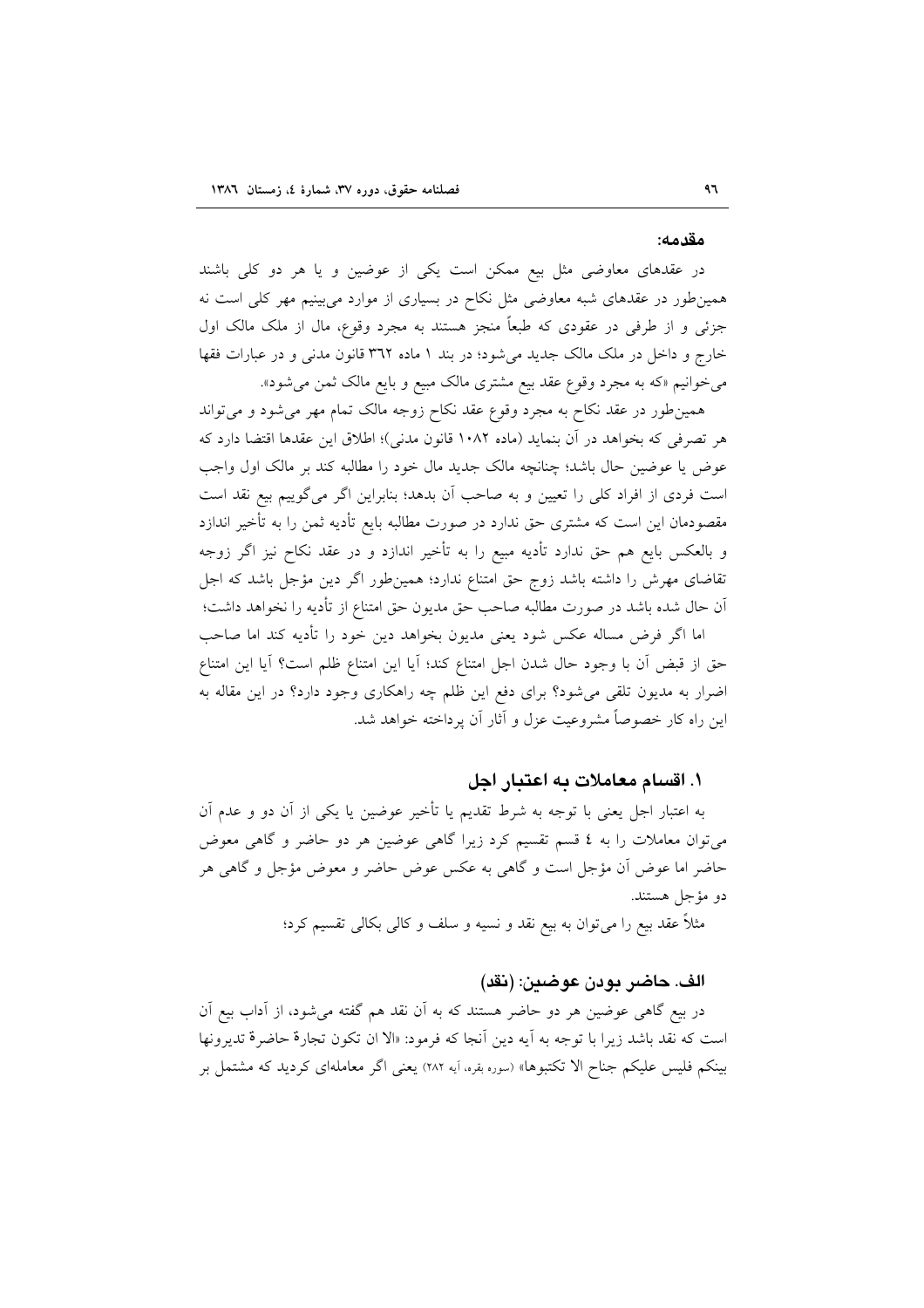دین مدتدار است آن را یادداشت کنید مگر آنکه تجارت منجز و نقدی را بین خود جاری کرده باشید که در این صورت بر شما گناهی نیست که آن را ننویسید.

طبق این آیه و مابعد آن نوشتن دین مؤجل و گرفتن وثیقه در قبال آن برای سدّ باب نزاع و جلوگیری از تضییع حق مستحب است. منظور از حاضر یا نقد این است که من علیه الحق نمي تواند در صورت مطالبه ذي الحق از تأديه حق امتناع كند و بالعكس اگر مديون (= مَنْ عليه الحق) بخواهد حق را تأديه كند صاحب حق (= مَنْ له الحق) نمي تواند از قبض آن امتناع ورزد (انصارى، ص ٣٠٦)، زيرا اگر صاحب حق حقش را مطالبه و من عليه الحق از تأديه آن امتناع كند او را از رسیدن به حقش محروم کرده و بدون رضای وی مال را حبس کرده است؛ آری اگر حبس در ازاء حبس باشد یعنی هر یک از متعاوضین از تسلیم مالی که در نزدش می باشد امتناع كند تا عوض أن را قبض كند، اين حبس ظلم محسوب نخواهد شد (ماده ٣٣٧ قانون مدني): «هر یک از بایع و مشتری حق دارد از تسلیم مبیع یا ثمن خودداری کند تا طرف دیگر حاضر به تسلیم شود» مگر اینکه مبیع یا ثمن مؤجل باشد در این صورت هر کدام از مبیع یا ثمن که حال باشد بايد تسليم شود) بالعكس، اگر من عليه الحق بخواهد حق را تاديه و ذي الحق از قبض امتناع كند؛ ذوالحق سلطنت او را نقض كرده چه با اين امتناع مي خواهد حق مالي همچنان در ذمه مدیون باقی بماند و مدیون مال را برایش در ذمه خود حفظ کند پس این عمل به قول شيخ انصاري برخلاف قاعده الناس مسلطون على انفسهم (ممان) و موجب تضرر مديون خواهد بود.

## ب. (نسىئە)

در قسم دوم معوض حاضر و عوض مؤجل است از آنجا که ربا در تمامی معاوضات جاری و حرام است برای این که ربا لازم نیاید اگر عوضین هم جنس باشند باید معامله به صورت نقد صورت گيرد؛ شرط تأخير يعني نسبه جايز نيست زيرا «للاجل قسط من الثمن» يعني اجل در عوض و ثمن تأثير دارد؛ و اگر عوضين هم جنس نباشند معامله بلااشكال است؛ هر چند از آداب مستحبه این است که معامله به صورت نقد جاری شود زیرا گفتیم دین احتياج به نوشتن و يا وثيقه پيدا مي كند چه آن كه در آيه دين آمده است: «اذا تداينتم بدين الي اجل مسمى فاكتبوه» و «ان كنتم على سفرٍ و لم تجدوا كاتبا فرهان مقبوضه» (سوره بقره، أيه ٢٨٣). یعنی اگر در سفر بودید و کسی را پیدا نکردید که دین را بنویسد در مقابل آن رهن قبض شده بگیرد نیاز به نوشتن و یا گرفتن رهن به این خاطر است تا مبادا مال انسان با عارضه نسیان، مرگ و یا انکار از بین برود (مقداد، ج ۲، ص ٤٧). بدیهی است چون این امر ارشاد به مصلحت مزبور است لذا جنبه استحبابي دارد.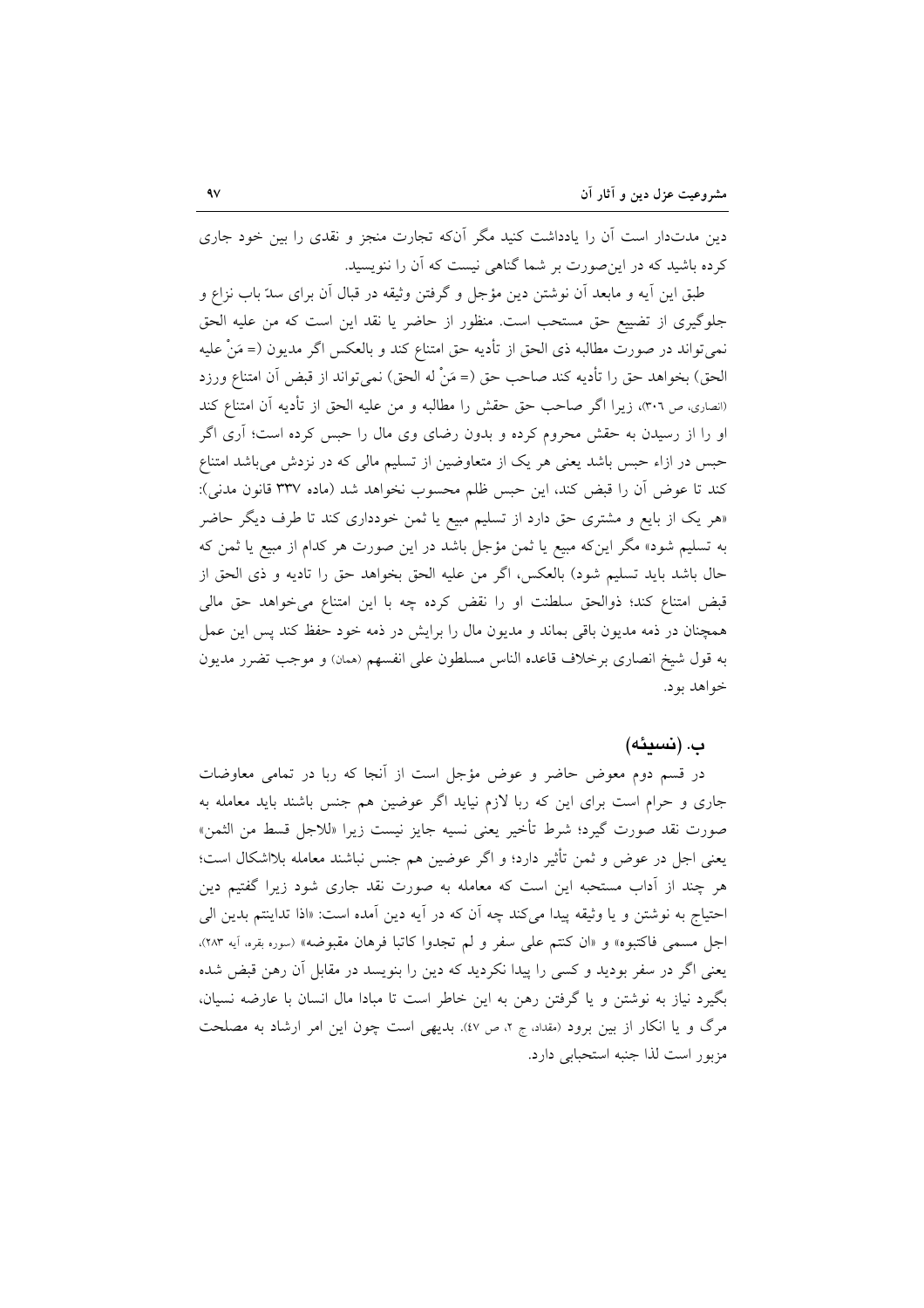## ب. (سَلَمَ)

معوض مؤجل و عوض حاضر است در بیع به این معامله سلف یا سلم گفته میشود لازم به ذکر است مؤجل مختص به کلی است یعنی اگر مال کلی در ذمه و مدتدار باشد به آن مضمون مؤجل و به اختصار مؤجل گفته می شود؛ این معامله هم مشروع است زیرا مخالف با مبادی شرع نیست بلکه از ابن عباس نقل است که گفته است: شهادت میدهم که خداوند سلم مضمون مؤجل را مباح کرده است آن گاه آيه «الي اجل مسمى» الخ را تلاوت کرد. بنابراين پیش فروش کردن یا پیش خرید کردن چیزی تا اجل معلوم در قبال ثمن معلوم و حاضر جایز است (طبرسی، ج۱، ص ۳۹۷).

## ت. (كالى بكالى)

مؤجل در ازاء مؤجل که از آن به کالی بکالی نیز تعبیر میشود کالی از ریشه کالأ یعنی مراقبت می باشد هر یک از طرفین مراقب آن است که اجل حال شود تا مبادا حقش تضییع شود؛ پیامبر از این معامله نهی کرده و حقوقدانان اسلامی به بطلان آن اجماع کردهاند.

## ۲. قبض و اقباض قبل از حلول اجل

در این فصل از این مطلب بحث خواهیم کرد که آیا قبض به هنگام اجل و یا قبل از آن واجب است یا نه؟

## الف. وجوب قبض در صورت حلول اجل

اجمالاً دانستیم اگر معامله از ابتدا نقد باشد و یا اگر مؤجل است اجل آن حال شده باشد چنانچه مدیون بخواهد دین را تأدیه و ذمه خود را ابراء کند بر طلبکار واجب است که حق را قبض كند؛ اين وجوب تكليفي است يعني امتناع از قبض ظلم و عصيان است؛ دليل آن اين است که وفای به مقتضای عقد واجب و لازم است وقتی شرط تأخیر نشده و یا اگر شده است اجل فرا رسیده بر هر یک طرفین عقد واجب است آن چه که در ذمهاش میباشد به طرف مقابلش تأدیه او هم آن را قبول کند صرف این که مدیون در صورت امتناع صاحب حق میتواند به حاکم شرع رجوع و حاکم به ولایت از ممتنع حق را قبض و یا در صورت تعذر وصول به حاکم دین را عزل کند موجب نخواهد شد که امتناع از قبض مباح و جایز باشد قبض توسط حاکم و یا مشروعیت عزل صرفاً برای دفع ظلم است به قول شیخ انصاری قبض توسط حاكم يا عزل بدل اختياري نيست تا وجوب قبض از صاحب حق ساقط شود (انصارى، ص ٣٠٦).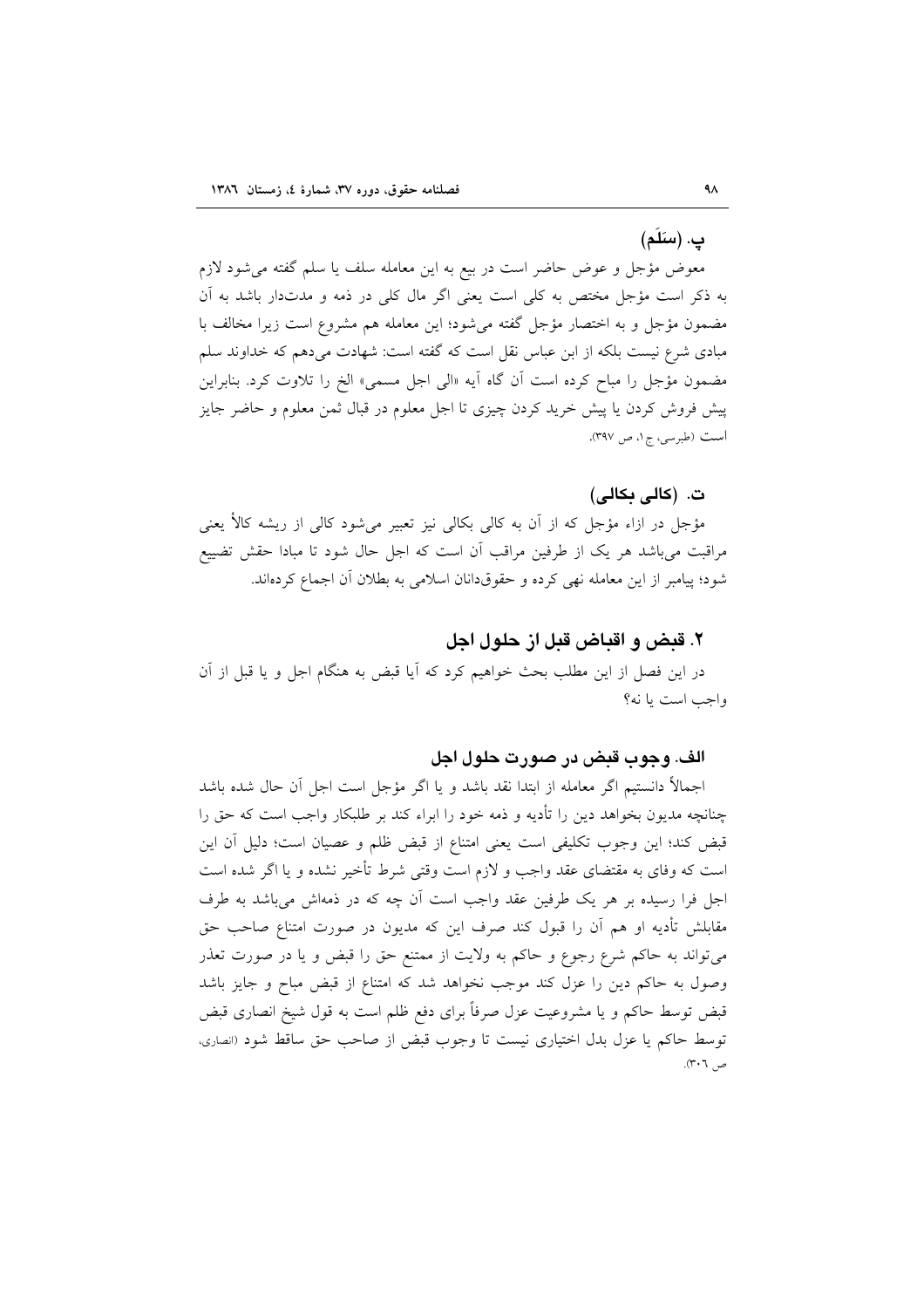دلیل دیگری هم که می توان اقامه کرد این است امتناع صاحب حق از قبض اضرار به حق مدیون است نخستین فقیهی که به حدیث نفی ضرر در این خصوص استدلال کرده است ابن ادریس حلی است. وی در کتاب سرائر میگوید: لا دلیل علی وجوب اشتغال ذمه من علیه الحق بحفظه... و الرسول (ص» قال: لا ضرر و لا ضرار (ادریس حلی، ص ٢٢٤)، یعنی دلیلی که دلالت کند که بر مدیون واجب است دین را در ذمه خود برای صاحب حق حفظ کند و از این حیث اشتغال ذمه دارد در بین نیست پیامبر اسلام صلی الله علیه و آله فرمود ضرر و ضرار نست؛

ممکن است این اشکال مطرح و گفته شود به فرض آن که بقاء دین در ذمه مدیون با حلول اجل موجب تضرر او خواهد بود اما نمیتوان با تمسک به قاعده نفی ضرر حکم به وجوب قبض دین بر صاحب اَن کرد زیرا قاعده نفی ضرر مشرّع نیست یعنی حکمی را اثبات نمی کند؛ بلکه حکم ضرری را نفی میکند؛ به بیان دیگر مفاد قاعده لا ضرر نفی حکم ضرری استنه اثبات حکم (خوانساری، ج ۳، ص ۱۸۸).

در پاسخ به این اشکال می گوییم مفاد قاعده نفی ضرر نهی از ارتکاب فعل ضرری است نه نفی حکم ضرر چنانکه در مقالهای این مطلب را تحقیق کردهایم؛ بنابراین به موجب حدیث لا ضرر میگوییم صاحب حق نباید از قبض امتناع کند چه آن که امتناعش موجب تضرر مدیون خواهد شد و حتی می توان گفت اگر مفاد قاعده لا ضرر نفی حکم ضرری باشد باز هم این حديث به دلالت سياقيه وجوب قبض را اثبات مي كند به اين جهت كه اگر بگوييم بر صاحب حق قبض واجب نيست لازمهاش اين استكه بر مديون واجب است دين را در ذمه خود حفظ كند اين وجوب مستلزم ايراد ضرر است پس با قاعده لا ضرر مي توان وجوب حفظ دين را نفي کر د.

بالاخره می توان به قاعده تسلیط هم تمسک جست و گفت هر کسی مسلط بر نفس خود می باشد اگر مدیون را مجبور کنیم که دین را در ذمهاش حفظ کند و همچنان مشغول الذمه باقی بماند سلطنت او را بر نفسش نقض کردهایم؛ و اگر نقض سلطنت باطل باشد پس باید وجوب قبض به وسيله صاحب حق يا قائم مقام او حق باشد البته در اين استدلال مي توان اشکال کرد صرف این که دین را در ذمه کسی بخواهیم ابقا کنیم بعید است که بگوییم سلطنت او را نقض کردهایم خصوصاً که عبارت «الناس مسلطون علی انفسهم» بنفسه دلیل معتبری نيست؛

## ب. عدم وجوب قبض قبل از اجل

طرفین عقد معاوضی و شبه معاوضی اهداف متعددی از تاجیل دین تعقیب می کنند مثلاً در عقد بیع مشتری فعلاً توانایی پرداخت ثمن را ندارد و از طرفی به کالا احتیاج دارد، فروشنده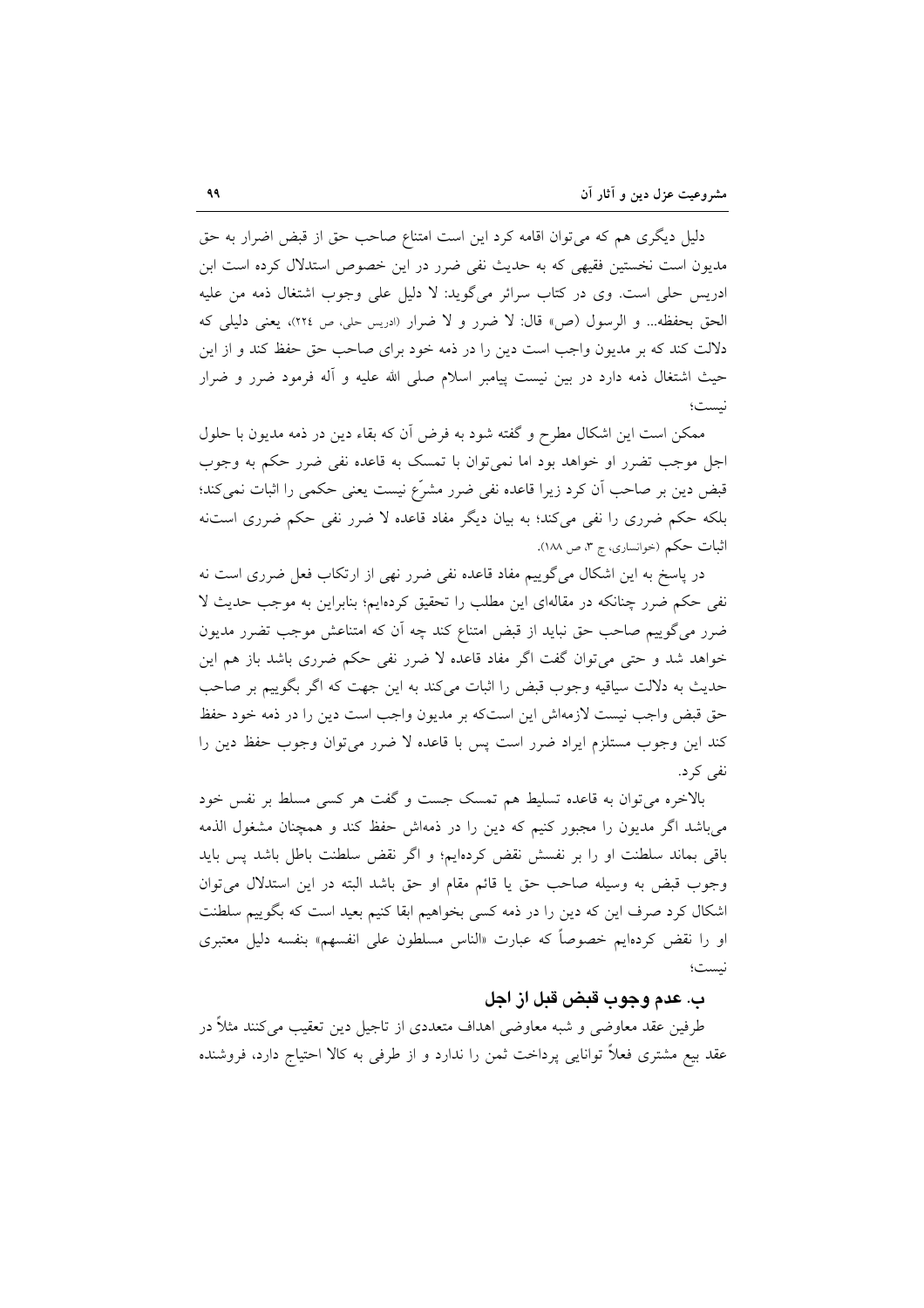هم هدفش فروش مال است تأخير در تأديه ثمن برايش چندان مهم نيست واي بسا با تاجيل ثمن نفع بیشتری عایدش شود لذا تن به بیع نسیئه یا تن به معامله سلم میدهند به هر حال، هدف از تأخیر در احضار یکی از عوضین تا مدت معلومی هدف عقلایی و منطقی به نظر می رسد؛ این اغراض و اهداف متعدد هستند و تحت قاعده خاصی قابل ضبط نیستند به قول شهيد دوم در روضه: «فان الاغراض لا تنضبط» (شهيد دوم (الف)، ج ٣، ص ٥٢٠). لذا قبل از حال شدن اجل بر صاحب حق واجب نیست مال را قبض کند هر چند مشتری بخواهد با تأدیه آن قبل از اجل برائت ذمه تحصيل كند.

مضافاً این که اگر قایل شویم آنگاه که مدیون حق مالی را تعیین و حاضر میکند بر صاحب أن قبض واجب است، لازم مي آيد كه صاحب حق زير بار منت برود در حاليكه قبول منت واجب نیست به عنوان مثال احضار ثمن در بیع نسیه موجب خواهد شد که بایع زیر بار منت برود زیرا احضار ثمن قبل از اجل تبرعاً و بدون خواهش بایع منتی است از مشتری بر بایع که به قول علامه در تذکره تقلید منت واجب نیست (تذکره، علامه حلی، ص ٥٥٩). یعنی در این مثال واجب نیست که بایع قلاده منت را به گردن خود بیندازد، همین حکم در بیع سلم اگر مسلماليه (= بايع) بخواهد مسلمٌ فيه (= مبيع) را قبل از حال شدن اجل به مُسْلم (= مشترى) بدهد؛ جاري است.

استدلال دیگری هم که برای عدم وجوب قبض قبل از اجل شده است این است که شرط تاجیل هم حق مدیون است و هم حق صاحب دین؛ به این توضیح همانگونه که معقول است مدیون هدفی از تأخیر قبض و اقباض تا مدت معلومی داشته باشد صاحب حق هم از این تأخیر هدفی را دنبال میکند مثلاً در بیع سلم همانگونه که بایع(= مسلم الیه» فعلاً قدرت بر تسلیم ندارد اما هنگام حال شدن اجل قادر بر تسلیم خواهد شد ممکن است مشتری (= مسلم) نیز فعلاً نیازی به کالا نداشته باشد و اگر کالا را قبل از حال شدن اجل قبض کند کالا در معرض تلف قرار خواهد گرفت به این جهت که نه نیازی به آن دارد و نه فعلاً جای نگهداری از اّن را لذا صاحب دین با شرط تأخیر و تاجیل، این حق را در ذمه مدیون پیدا میکند که مالش در ذمه مديون تا مدت معلومي باقي بماند تا بدين وسيله آن را حفظ كند درست مثل و دعي (انصاري، ص٣٠٦).

به نظر می٫رسد آنجا که غرض صاحب حق نیز به تأخیر قبض و اقباض تعلق گرفته باشد عدم وجوب قبض قبل از اجل مورد اختلاف فقهاى اماميه نباشد؛ اما اگر صاحب دين هيچ هدف معقول و معلومی از این تاجیل نداشته باشد، و مدیون دین را تعیین و حاضر کند آیا قبول أن واجب خواهد شد.

بعضی از فقهای معاصر مثل مرحوم سید احمد خوانساری میل به وجوب قبض پیدا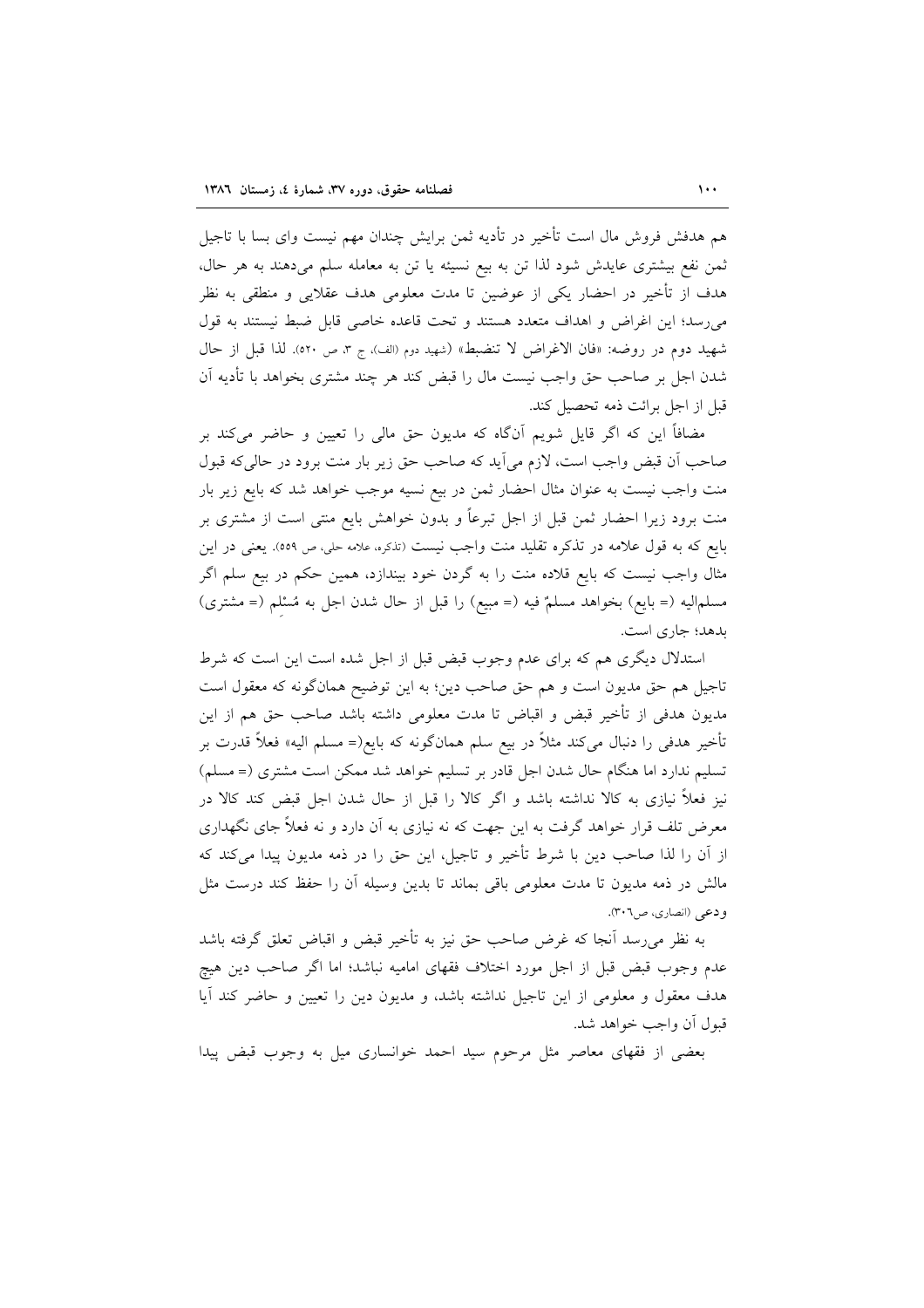کردهاند به این استدلال که شرط تاجیل صرفاً در این فرض حق مدیون بوده و مدیون از این حق دست برداشته پس به منزله دین حال و معجل خواهد بود همانگونه که قبض دین معجل واجب است قبض دين مؤجل هم در فرض مذكور واجب خواهد شد (حوانسارى، ص١٨٧).

# پ. نظر فقهای عامه:

## ١. قبض هنگام حلول اجل

ظاهراً فقهای عامه هم عقیده دارند که بر صاحب حق قبض به هنگام حال شدن اجل واجب است مع هذا، بعضي از شافعيه قائل شدهاند به اين كه قبض وقتي واجب است كه مدیون هدفی از قبض را دنبال کند مثلاً بخواهد برائت ذمه تحصیل کند و مانند آن؛ اما اگر مديون هدف و غرضي از حاضر كردن دين نداشته باشد بر صاحب أن حق قبض واجب نيست و میتواند قبض حق خود را تا هر وقتی که میخواهد به تأخیر اندازد معهذا، قول اصح نزد فقهای شافعیه و جوب قبض است (علامه حلی، ج۱، ص ٥٥٩).

## ٢. قبض قبل از حلول اجل

بعضی از فقهای عامه مثل فقهای امامیه عقیده دارند بر صاحب حق واجب نیست دین را قبل از اجل قبول کند اما فقهای شافعی عقیده دارند در صورتیکه صاحب حق بدون جهت از قبض حق خود امتناع می ورزد و از طرفی مدیون می خواهد با تأدیه آن برائت ذمه پیدا کند و پا غرضی غیر از برائت ذمه تعقیب میکند مثلاً در بیع سلم، مسلم الیه از ترس این که مبادا کالا به هنگام حلول اجل نایاب شود و مسلم (= مشتری) به بهانه انقطاع مسلَم فیه معامله را فسخ کند بر صاحب حق قبض واجب خواهد شد؛

اگر دو غرض تقابل و تعارض پیدا کنند مثلاً مودی میخواهد با تحویل دادن دین، برائت ذمه پیدا کند اما ممتنع به عنوان مثال می ترسد اگر کالا را قبض کند کالا را از او بدزدند بعضی جانب مستحق يعني صاحب حق را ترجيح داده و بعضي جانب مودّى (همان) ولي به قول علامه این مباحث از دیدگاه فقهای امامیه ساقط است زیرا هنگام حلول اجل قبض حق واجب و قبل از أن واجب نخواهد بود، چون فايده شرط و مقتضاى عقد اين است .

## ۳. آثار امتناع از قبض

دیدیم که قبض و قبول حق مالی قبل از اجل بنابر مشهور فقهای امامیه مطلقاً واجب نیست و بعد از أن مطلقاً واجب است حال اگر صاحب حق از قبول و قبض أن امتناع كند تكليف مديون چيست آيا او مي تواند اجبار ممتنع را به قبض از حاكم بخواهد: يا حاكم ولايت در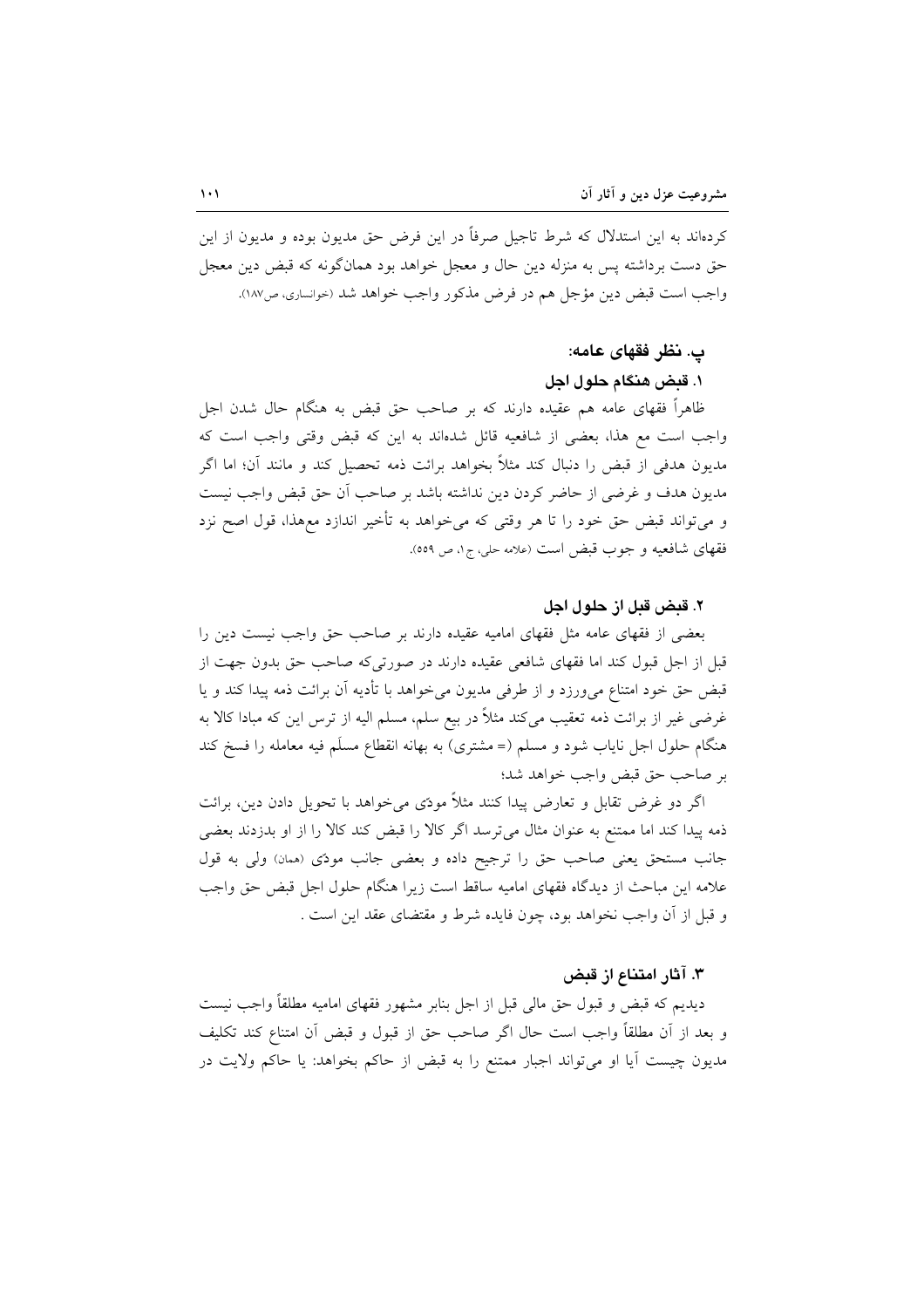اجبار نخواهد داشت فقط ولايت در قبض دارد يعني نمي تواند صاحب حق را مجبور به قبض کند صرفاً می تواند مال را از جانب او قبض و در بیتالمال حفظ و راه را بین مالک و مالش باز بگذارد؛ و اگر دسترسی به حاکم میسر نبود یا قبض توسط حاکم هم متعذر باشد آیا مدیون میتواند مال را جدا کند و کناری بگذارد و مسئولیتی در حفظ و نگهداری آن نداشته باشد؟ و آیا به مجرد عزل مال معزول از ملک او خارج خواهد شد یا نه؟ برای گرفتن جواب این مسائل آثار امتناع قبض را ذيلاً مطالعه مي كنيم:

### الف. اجبار به قبض:

دانستیم که قبول حق هنگام حلول اجل واجب تعیینی است نه تخییری یعنی رجوع به حاکم و یا عزل، بدل اضطراری است نه اختیاری، اگر اختیاری بود مدیون مخیر بود یا به خود صاحب حق رجوع كند و با دادن مال ذمه خود را تبرئه كند يا به حاكم؛ كسى از فقهاى اماميه قائل به این مطلب نشده و گفتهاند حاکم ولی ممتنع است؛ یعنی در صورت امتناع صاحب حق از قبض حق خود، می توان به حاکم رجوع کرد؛ لذا رجوع به حاکم بدل اضطراری است نه اختياري.

اما در این که آیا حاکم می تواند صاحب حق را مجبور به قبول و قبض حق خود کند یا خير؟ بازگشتش به تعريف ممتنع خواهد بود زيرا وقتى مى گوييم الحاكم ولى الممتنع بايد ببینیم ممتنع چه کسی است أیا کسی است که به اختیار خود از قبول حق امتناع میورزد یا ممتنع کسی است با وجود اجبار حاکم، از قبول حق خود خودداری میکند و اجبار کار ساز نست؟

از عبارات برخی از فقها چنین بر می[ید ممتنع کسی است که اختیاراً از قبض حق خود امتناع می ورزد بنابراین قول، در این صورت حاکم نمی تواند صاحب حق یعنی ممتنع را مجبور به قبض كند بلكه بدون اجبار او، حق را به ولايت از او قبض، و مال را در بيتالمال حفظ م ٍکند و اگر قهراً تلف شود از کیسه صاحب حق رفته است؛ اَری حاکم ولایت در ابراء ندارد يعني نمي تواند مديون را عفو و حق را از ذمه او ساقط كند.به قول شيخ طوسي «لان الابراء لا يملک بالولايه و قبض الحق يملک بالولايه» (شيخ طوسى، ناشر مرتضوى، ج ٢، ص١٩٠)، يعني حاكم به سبب ولايت حق ابراء مديون و اسقاط دين از ذمه مديون را ندارد اما حق قبض را به ولايت از ممتنع خواهد داشت؛ دلیل اَن روشن است؛ حاکم نصب شده تا حق صاحب حق را استیفاء و ضرر را از مدیون در مانحن فیه دفع کند؛ با قبض حق ضرر را از مدیون رفع و مصلحت صاحب حق را هم مراعات كرده است.

ابن ادریس حلی، از فقهایی است که تصریح میکند حاکم نمی تواند صاحب حق را مجبور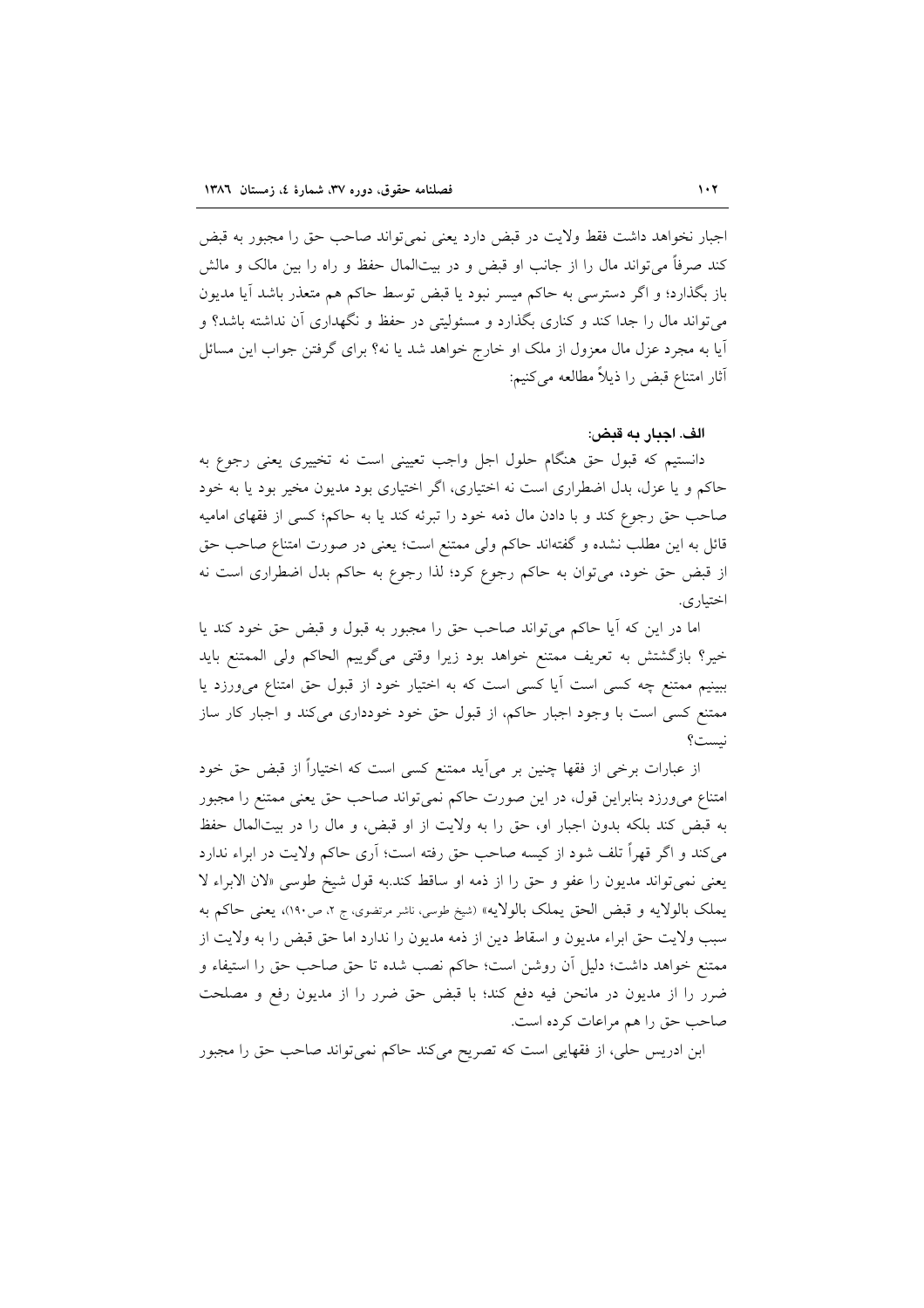به ابراء مديون و يا قبض كند عين عبارت حلى چنين است: «ولا يجوز للحاكم ان يجبره على البرائه له ولا على قبضه لان الحاكم منصوب للحق و ازله الضرر الغير المستحق (ادريس حلي، ص ٢٢٤).

خلاصه این که طبق این قول به صرف امتناع و لو اختیاراً برای حاکم ولایت در قبض حق ایجاد خواهد شد. اما بیشتر فقها قائل به جواز اجبار شدهاند یعنی گفتهاند ممتنع کسی است که با وجود اجبار از قبض حق خود امتناع میورزد؛ طبق این قول برای حاکم وقتی ولایت در قبض ایجاد می شود که صاحب حق را مجبور به قبض کند اگر اجبار مؤثر نیفتد پس از تعذر اجبار و یا امتناع بهرغم اجبار برای حاکم ولایت در قبض حاصل خواهد شد.

شهید دوم در مسالک از جمله کسانی است که قائل به جواز اجبار حاکم است زیرا در این كتابٍ فرموده است «و كذا يفعل الحاكم لو قبضه ان لم يمكن الزامه بالقبض» (شهيد دوم (ب)، جr، ص٢١٥). يعني حاكم نيز اگر حق را قبض كرد اين چنين ميكند (مال را در بيتالمال ميگذارد و راه را بین مالک و مالش باز میگذارد) مشروط به أن که اجبار صاحب حق به قبول و قبض حق ممكن نباشد؛ بنابراين حاكم ابتدا مديون را اجبار به قبض مى كند اگر با وجود اجبار از قبض امتناع ورزید؛ حق را قبض و آن را در بیتالمال کناری میگذارد و راه را بین مالک و مالش باز خواهد گذاشت.

قول به جواز اجبار به نظر می٫سد که صحیح باشد چنانکه از حدیث لا ضرر بر می]ید زیرا پیامبر اکرم (ص) به مجرد امتناع سمره از استیذان ولایت او را بر مالش ساقط نکرد بلکه با او مساومه کرد که سمره زیر بار نرفت آن گاه پیامبر ولایت او را بر درخت خرمایش اسقاط کرد و دستور داد که نخل را بکنند؛

## ب. جواز عزل و مشروعیت:

از خلال مطالب فوق پی بردیم در صورت امتناع صاحب حق از قبض و تعذر قبض توسط حاکم به جهت عدم دسترسی به حاکم و مانند آن مودّی میتواند مال را مشخص و کناری بگذارد و راه را بین مال و مالکش باز بگذارد، تا هر وقت که خواست آن را بدون رادع و مانعي بردارد؛ پس از عزل لازم نيست كه آن را از تلف حفظ كند؛ زيرا وقتي بر مديون واجب نباشد که دین را در ذمه خود حفظ کند به طریق اولی واجب نخواهد بود که آن را در خارج از ذمه حفظ كند؛ و الا عزل عبث و بيهوده بود.

شهيد دوم مي گويد: «و مع تعذره يخلي بينه و بين|لمال و يبرأ منه و ان تلف»؛ يعني در صورت تعذر قبض توسط حاکم، مودّى موانع موجود بين مال و مالک را بر مىدارد؛ پس از آن يعني پس از عزل بريء الذمه مي شود هر چند قهراً تلف شود. (همان، ج ۱، ص ۲۱۵).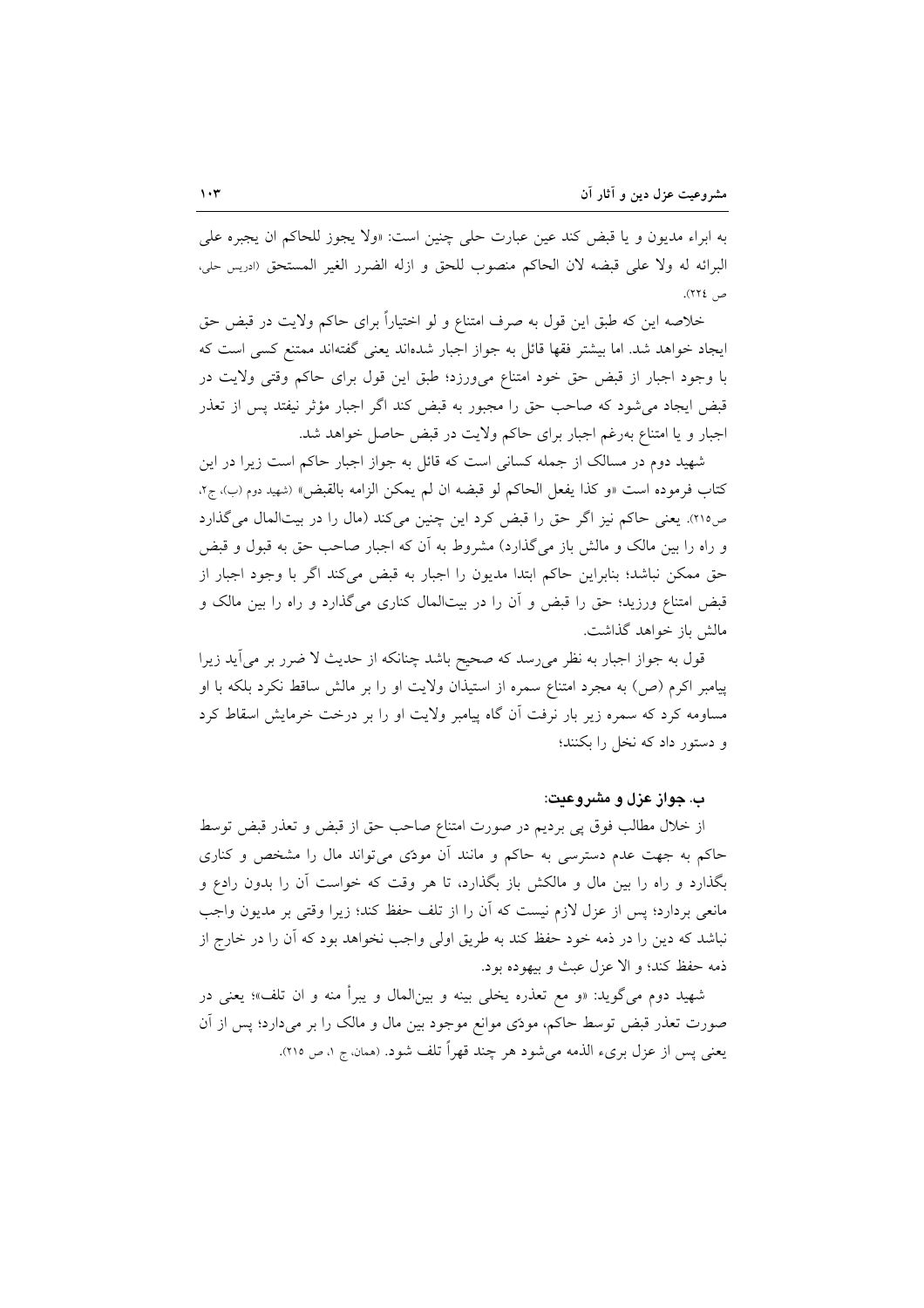به نظر می رسد مشروعیت عزل مورد اتفاق فقهای امامیه است زیرا با تفحصی که اینجانب در کتب آنان نمودم به اختلافی برخورد نکردم البته مدرک فقها ظاهراً خبر نفی ضرر و ضرار است چنانکه شیخ انصاری و ابن ادریس حلی این خبر را ذیل مسئله مورد بحث مطرح کردهاند به هر حال با توجه به مشروعیت عزل در فقه امامیه این سوالات در ذهن خلجان می کند که آیا به مجرد عزل مال معزول از مالکیت مدیون خارج و داخل در مالکیت ممتنع خواهد شد یا خیر یعنی به مجرد عزل مال از مالکیت مدیون خارج نمیشود و نماء مال معزول به او تعلق خواهد داشت و حتى مىتواند در مال معزول تصرف كند؛ فايده عزل صرفاً ابراء ذمه است آری اگر تصرفی کند که موجب تلف مال باشد ذمه او مجدداً مشغول به مال خواهد شد و اگر قهراً تلف شود از کیسه ممتنع رفته است.

بین فقهای امامیه در این مسائل اختلاف نظر است دستهای از فقها عقیده دارند پس از عزل مال معزول داخل در ملکیت ممتنع میشود و من علیه الحق نمیتواند در آن تصرف کند زیرا تصرف در مال غیر عقلاً و شرعاً قبیح است و از طرفی چون نمائات و زواید منفصله تابع ملک است فلذا این زوائد و نمائات به ممتنع تعلق خواهد داشت؛ شهید دوم در روضه (شهید دوم الف) اين قول را اختيار كرده، زيرا فرموده است: «ينبغي مع ذلك ان لا يجوز له التصرف فيه و ان يكون نمائه للبايع تحقيقا لتعيّنه له» يعني در بيع نسيه كه ثمن مدتدار است اگر اجل حال شود و مشتری ثمن را حاضر کند اما بایع از قبض آن خودداری نماید و قبض توسط حاکم نیز متعذر باشد؛ چنانچه مشتری ثمن را عزل کند دیگر حق ندارد در آن تصرف کند نماء ثمن هم قطعاً به بایع تعلق خواهد گرفت زیرا با عزل، مال برای بایع تشخص و تعیّن پیدا میکند.

اما دسته دیگری از فقها از آن جمله شیخ انصاری عقیده دارند با عزل مال معزول از مالکیت مودّی خارج نخواهد شد؛ او میٍتواند در آن تصرف کند و زوائد و نمائات منفصله نیز از آن او خواهد بود؛ فایده عزل صرفاً برائت ذمه او است زیرا قاعده لا ضرر ولا ضرار صرفاً حکمی را رفع میکند که منشا ضرر است، و حکمی که موجب ضرر مودی است چیزی جز وجوب حفظ مال نيست قاعده لا ضرر فقط اين حكم را رفع مي كند.

اگر اشکال شود چگونه میٍتوان بین مالکیت مدیون و عدم ضمان او جمع کرد در حالیِکه قاعدتاً ضمان مال بر عهده کسی است که نمائات به او تعلق دارد به اصطلاح الخراج بالضمان یعنی غلّه و نماء در مقابل ضمان عین است؛ در پاسخ به این اشکال میتوان گفت: اولاً قاعده الخراج بالضمان يا قاعده من له الغنم فعليه الغرم قاعده معتبرى نيست، فقهاى اماميه به اين قاعده عمل نکردهاند تنها شیخ طوسی آن هم در عقد صحیح به آن عمل کرده است مثلاً اگر عقد بیع صحیح باشد و مبیع حیوان باشد چون تا سه روز ضمان حیوان بر عهده بایع است پس منافع منفصله حيوان نيز به فروشنده حيوان تعلق دارد؛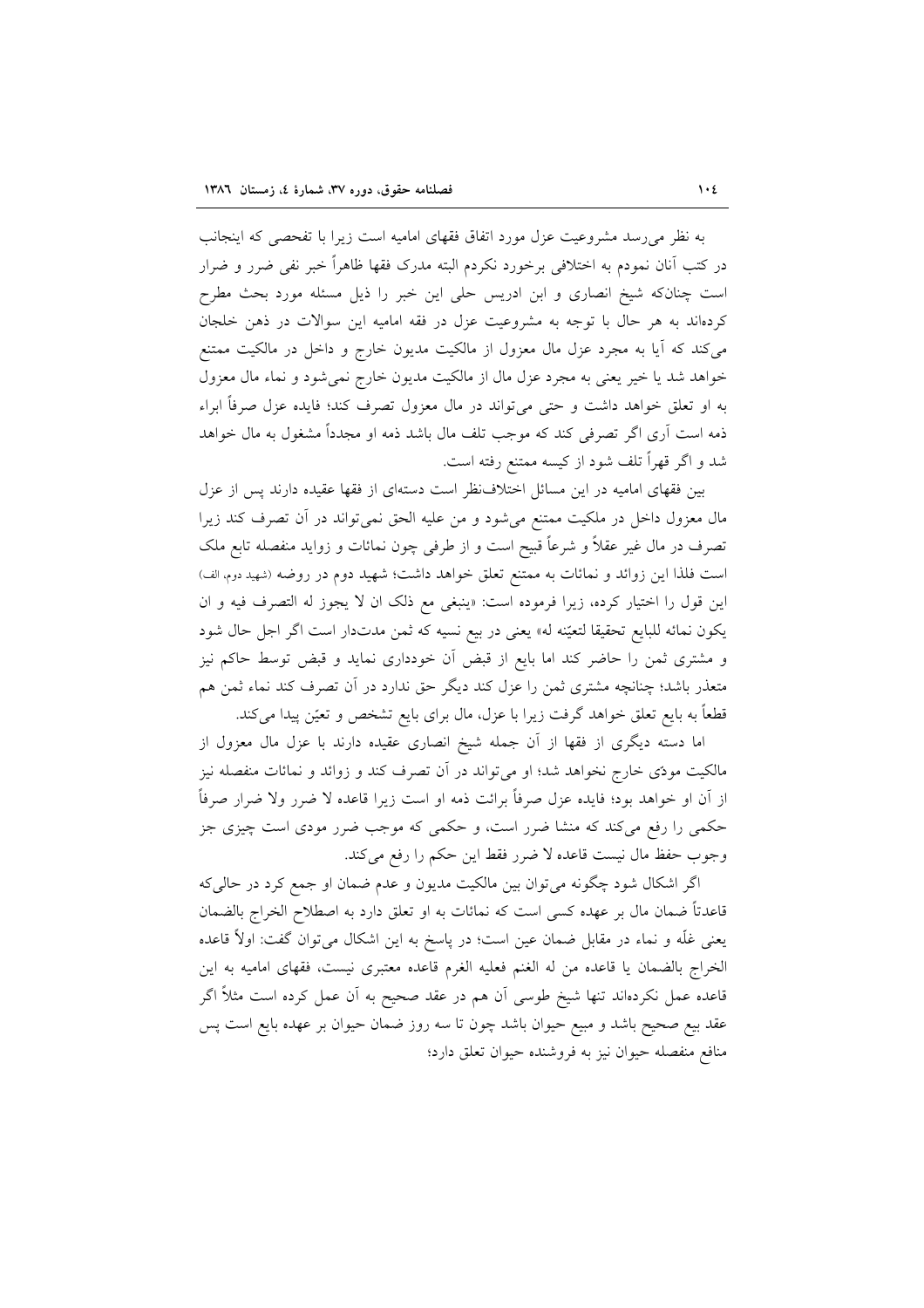اما مشهور گفتهاند نماء منفصل تابع ملک است نه تابع ضمان پس در این مثال چون به مجرد عقد بیع مشتری مالک حیوان شده منافع به او تعلق دارد هر چند ضمان بر عهده بایع است، ثانیاً، عقوبت بایع: آنجا که بایع از قبض ثمن هنگام اجل امتناع میکند و یا هر کسی که از قبض حق خود امتناع میکند بودن تلف از کیسهاش کیفر موافق و مناسب با امتناع او خواهد بود؛ چه آن که مشتری با احضار ثمن و رفع ید از آن راه را برای بایع برای قبض حقش باز گذاشته پس گویی که راضی است مشتری از ثمن استفاده کند و اگر تلف شد او ضامن نباشد آری اگر تلف ثمن مستند به فعل مشتری باشد ثمن به ذمه او باز میگردد؛

شهید دوم در مسالک این قول را به قیل نسبت داده که مشعر بر ضعف آن می باشد عین عبارت وى چنين است: «قيل و يجوز للمشترى التصرف فيه بعد تعيينه فيرجع الى ذمته و لو تجدد له نماء فهو له و مقتضى ذلك انه لا يخرج عن ملكه و انما يكون تلفه من البايع عقوبه له و فيه نظر (شهيد دوم، (ب)، ص ١٨٣).

به هر حال این قول به نظر میرسد قویتر باشد زیرا وقتی بایع از قبض ثمن که به صورت دین در ذمه مشتری بوده امتناع میکند چگونه میتوان گفت قهراً مالک مال معزول شده است پس اصل بقاء مال بر مالکیت مشتری است و به مجرد عزل از مالکیت او خارج نخواهد شد و به تبع ملک نماء آن هم به مشتری تعلق خواهد داشت، آری اگر در ثمن تصرف کند دین به ذمهاش باز خواهد گشت؛ شیخ انصاری حکم این مسئله را با تعلق حق قصاص به ذمه عبد جانی مقایسه میکند و میگوید: اگر بردهای مرتکب جنایت شود به صرف جنایت عبد از مالکیت مولایش خارج نمی شود، صرفاً حق مجنی علیه یعنی قصاص به ذمه عبد جانی تعلق می گیرد، چنانچه عبد بمیرد مجنی علیه به سایر اموال مولا راهی نخواهد داشت؛ (انصاری، ص  $\mathcal{N} \cdot \mathcal{N}$ 

#### نتىجە:

از اّن چه که گفتیم می توان نتیجه گرفت که قبض دین قبل از حلول اجل واجب نیست پس از حال شدن اجل بر مدیون واجب است دین را تعیین و به قبض دائن دهد؛ دائن حق ندارد از قبض أن امتناع كند و مديون به صرف امتاع دائن نمي تواند دين را عزل كند بلكه بايد به حاکم رجوع کند و الزام او را به قبض بخواهد اگر احبار و الزام امکان پذیر نباشد و یا دسترسی به حاکم متعذر باشد؛ مدیون می تواند دین را تعیین و کناری بگذارد لازم نیست آن را حفظ کند تا تلف شود؛ و به مجرر عزل، مال معزول از ملکیت او خارج نخواهد شد، حتى می تواند از آن استفاده کند و از نمائات و زوائد آن بهرهمند شود: و اگر قهراً تلف شود از کیسه صاحبش رفته است نه از کیسه مدیون.